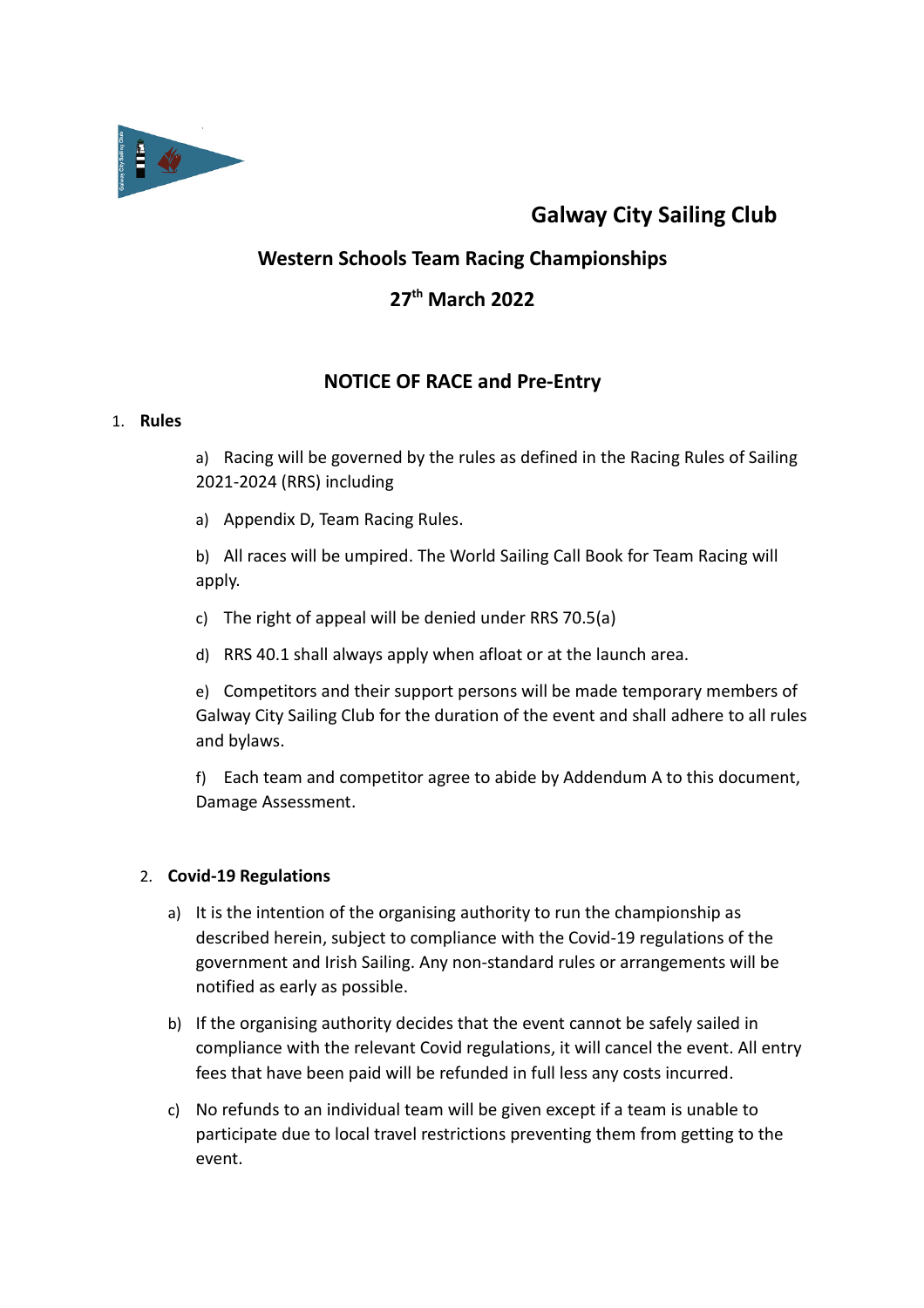i. If a team is no longer able to compete as a team member has been instructed to self-isolate AND the team has not been able to find a replacement member. Evidence may be required.

# 3. Sailing Instructions

a) The Sailing Instructions will be published on the Official Noticeboard by  $18<sup>th</sup>$ March 2022.

# 4. Communication

a) Communication will be via the club website https://galwaycitysailingclub.com. Also a one-way WhatsApp will be setup when the entry list is finalized

# 5. Eligibility and Entry

- a. The event shall be raced by teams of six sailors in FireFlies sailed by two people and supplied by NUIG Sailing Club.
- b. This event is open to secondary school teams from the Western/Connacht region. N.B the event will accept teams comprised of students from different schools. These teams will be eligible for an overall event trophy but will not eligible for the Connacht schools teams trophy.
- c. Competitors must ensure the Parental Consent Form has been completed prior to racing. Failure to comply with this may result in a team receiving discretionary penalties or disqualification, which will be decided by the Organising Authority. Entry is limited to a maximum of 10 teams. On a first come first served basis, for the first 10 teams that have entered. Other teams will be placed on a waiting list in sequence.
- d. Entries must be submitted by email to roemfbp@gmail.com or westernjuniorteamracing@gmail.com no later than 5pm Thursday the 24<sup>th</sup> of March. Please include names and date of birth of all competitors on the team plus the school that they attend. Also please attach completed Parental Consent form for each competitor, this is downloadable from the same location as this NOR.
- e. To be considered an entry in the event, a team shall complete all registration requirements and pay all fees.

#### 6. Entry Fees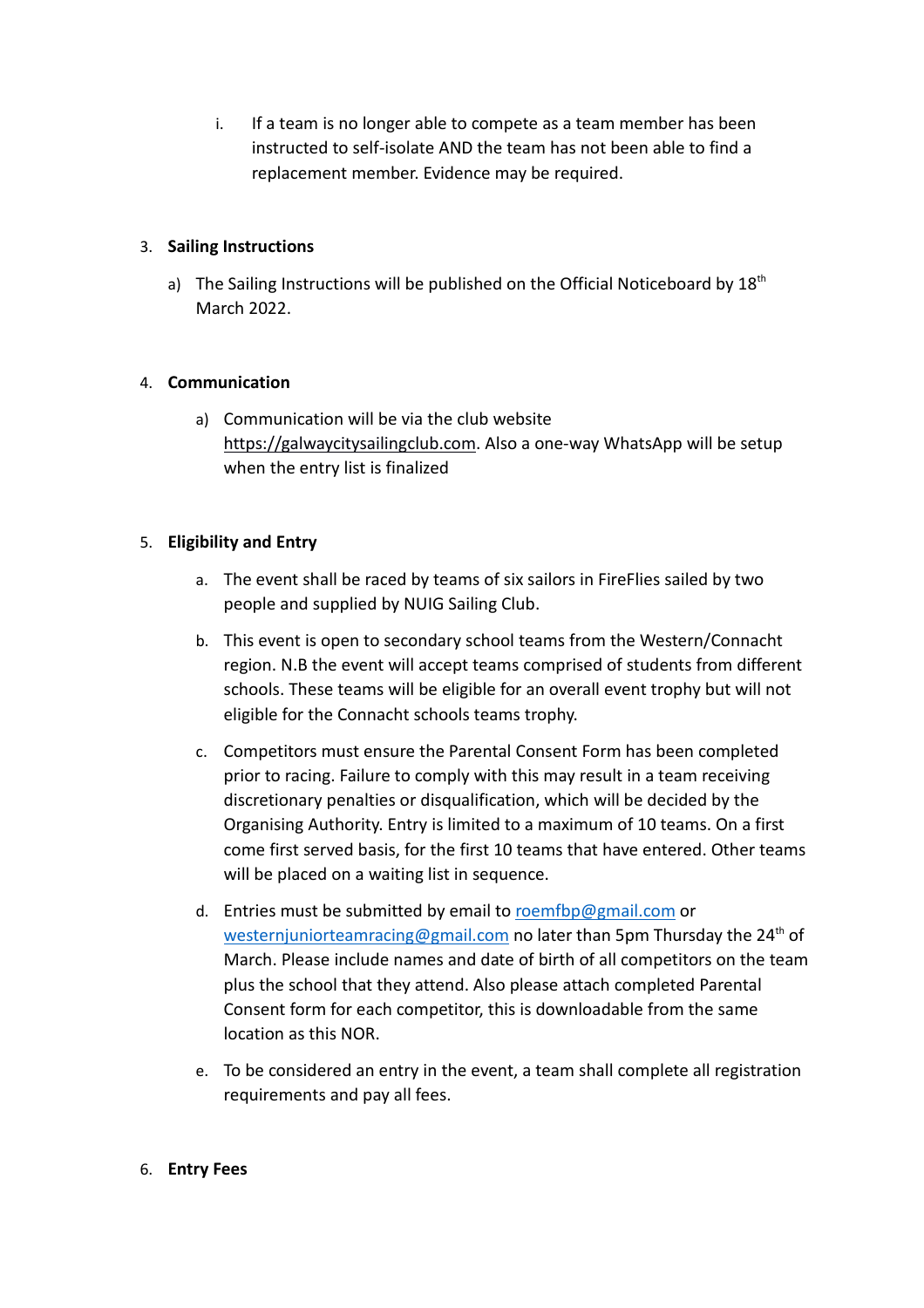- a. The entry fee is €60 per team payable at registration on the morning of the event.
- b. Late entries may be accepted at the discretion of the organising authority.

# 7. Advertising

a. The organising authority may provide bibs that competitors are required to wear as permitted by the World Sailing Advertising Code.

#### 8. Schedule

- a. Registration will be in the GCSC dinghy pen on Sunday 27<sup>th</sup> March, from 8:30am to 9:30am.
- b. Details of the briefing will be published in the Sailing Instructions.
- c. Racing will be a series of round robin races and followed, if possible, by a knockout stage.
- d. Racing will be scheduled to start, and finish as follows:
	- i. On Sunday  $27<sup>th</sup>$  March racing will start at 11:00am
	- ii. ii) Racing will finish no later than 4:30pm on Sunday  $27<sup>th</sup>$  March.
- e. Prize giving will be as soon as possible after the conclusion of racing.

#### 9. Course

- a) The course to be sailed will be a "starboard digital N" course.
- b) The marks used will be described in the briefing.

#### 10. Prizes

- a) The winning schools team will receive a trophy for the Connacht Schools Championship. There will also be an overall event trophy. In the event that a Schools team wins the event overall they will receive both the Schools Trophy and the Overall trophy. If a mixed team (comprised of competitors from different schools) wins the event overall the will receive the Overall trophy but not the Schools trophy. The schools trophy in this circumstance will go to the best placed schools team.
- b) Other prizes will be awarded at the discretion of the organising authority.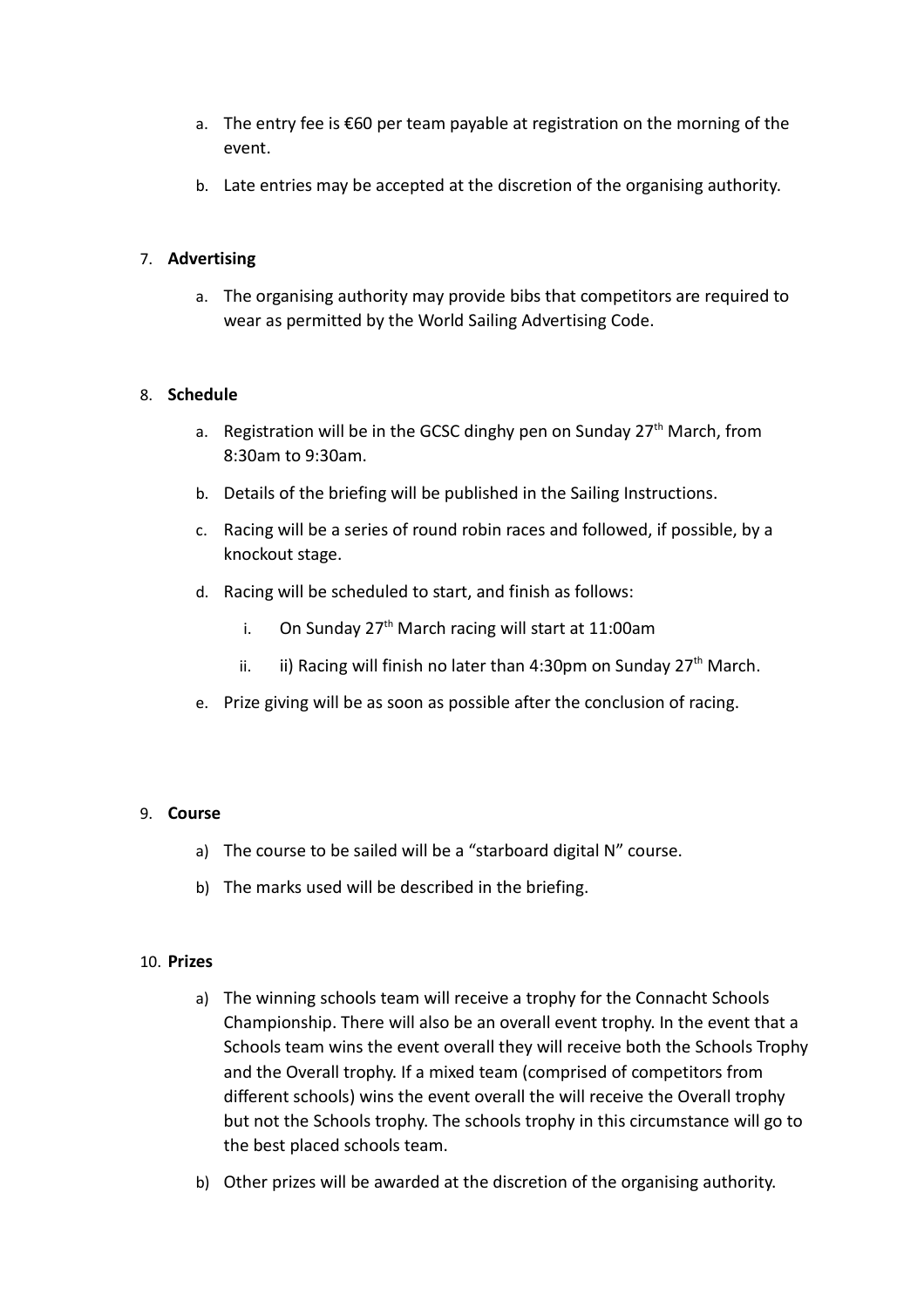# 11. Media and images

a) Competitors automatically grant to the organising authority without payment the right in perpetuity to make, use and show any motion pictures, still pictures and live, taped, or filmed television of, or relating to, the event.

# 12. Data Protection

- a) The personal information you provide to the organizing authority will be used to facilitate your participation in the event.
- b) If you have agreed to be bound by the Racing Rules of Sailing and the other rules that govern the event (the rules), the legal basis for processing that personal information is contract.
- c) If you are not bound by the rules, the legal basis for processing that personal information is legitimate interest.
- d) Your personal information will be stored and used in accordance with the organizing authority's privacy policy.
- e) When required by the rules, personal information may be shared with Irish Sailing, your national authority and/or World Sailing.
- f) The results of the event and the outcome of any hearing or appeal may be published.

# 13. Risk Statement

- a) Rule 3 of the Racing Rules of Sailing states: "The responsibility for a boat's decision to participate in a race or to continue racing is hers alone." Sailing is by its nature an unpredictable sport and therefore involves an element of risk. By taking part in the event, each competitor agrees and acknowledges that:
	- I. They are aware of the inherent element of risk involved in the sport and accepts responsibility for the exposure of themselves and their crew to such inherent risk while taking part in the event.
	- II. They are responsible for the safety of themselves, their crew, and any property they may bring, whether afloat or ashore
	- III. They accept responsibility for any injury, damage or loss to the extent caused by their own actions or omissions
	- IV. The provision of a race management team, patrol boats and other officials and volunteers by the event organiser does not relieve them of their own responsibilities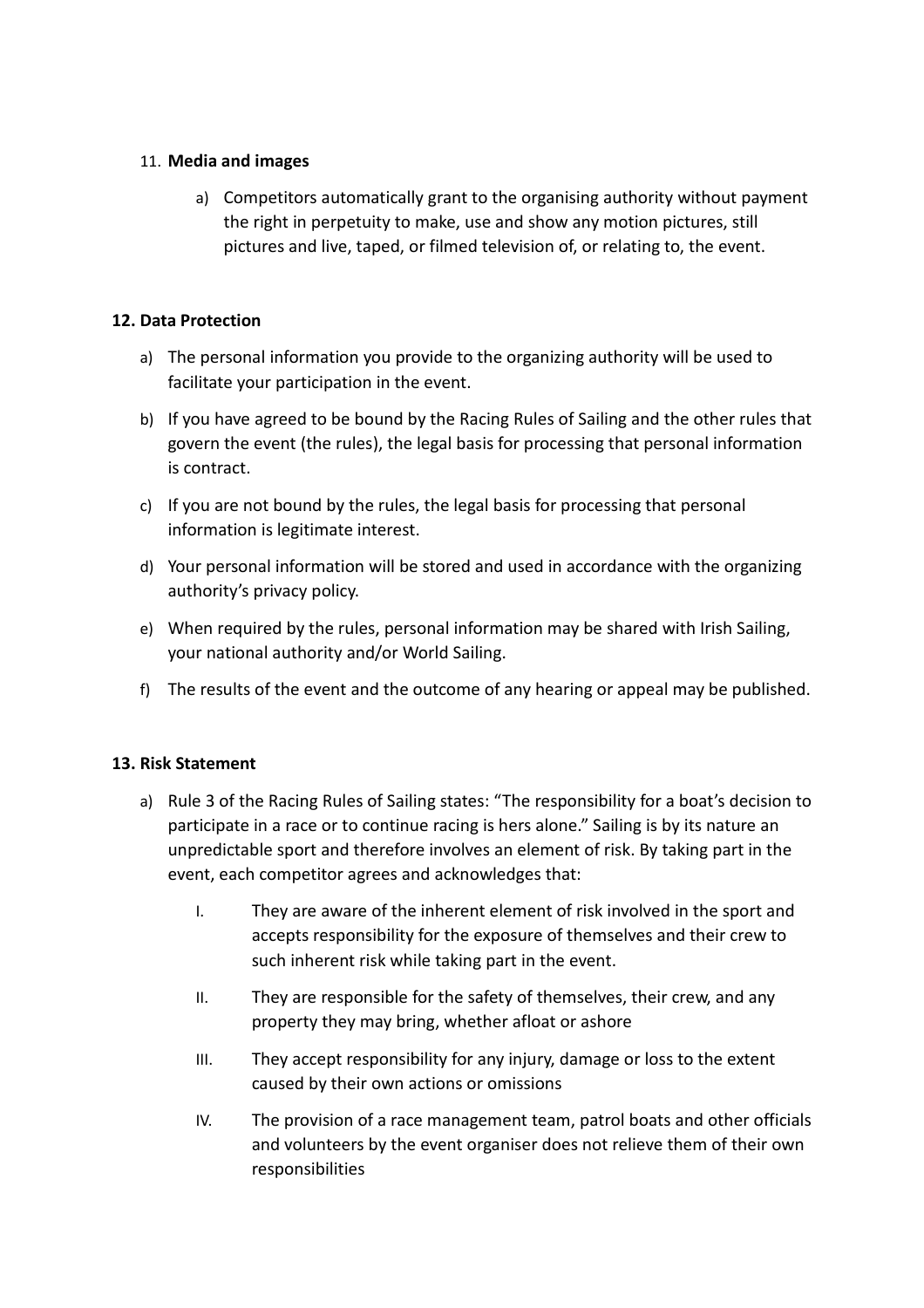- V. The provision of patrol boat cover is limited to such assistance, particularly in extreme weather conditions, as can be practically provided in the circumstances
- VI. It is their responsibility to familiarise themselves with any risks specific to this venue or this event drawn to their attention any rules and information produced for the venue or event and to attend any safety briefing held for this event
- VII. It is their responsibility to ensure that they are familiar with the type of boat used, and the supplied equipment and are suitably experienced with its operation
- VIII. It is their responsibility for ensuring all supplied equipment is carried on board
- IX. That they are fit to sail and that they believe the boat and crew can compete in the anticipated conditions

# 14. Damage Deposit & Assessment

Competitors should show due care and attention to the boats that are provided for their use during the event. Damage to boats causes conflict, delay, and impacts everyone involved. This intends to help minimise damage while ensuring that penalties are consistent, providing more racing at less cost for everyone.

RRS D2.3 and D3.1 permit the umpires or protest committee to decide the penalty when a boat breaks RRS 14. This document explains how damage will be assessed and gives general guidance on the appropriate penalty. When the protest committee has good reasons to do so, it may apply a different penalty.

# 14.1Damage Deposit

- a) Each team will be liable for the cost of damage to boats, equipment, and property up to a maximum of €300 per incident.
- b) A deposit for this amount will be required at registration and before the team may sail.
- c) When a team is assessed as liable for damage, it shall restore the deposit to the original value to continue sailing.
- d) Damage attributed to competitors generally, or to an unidentified team, will be attributed equally between all teams.
- e) A team may apply to the protest committee to determine their responsibility for any damage.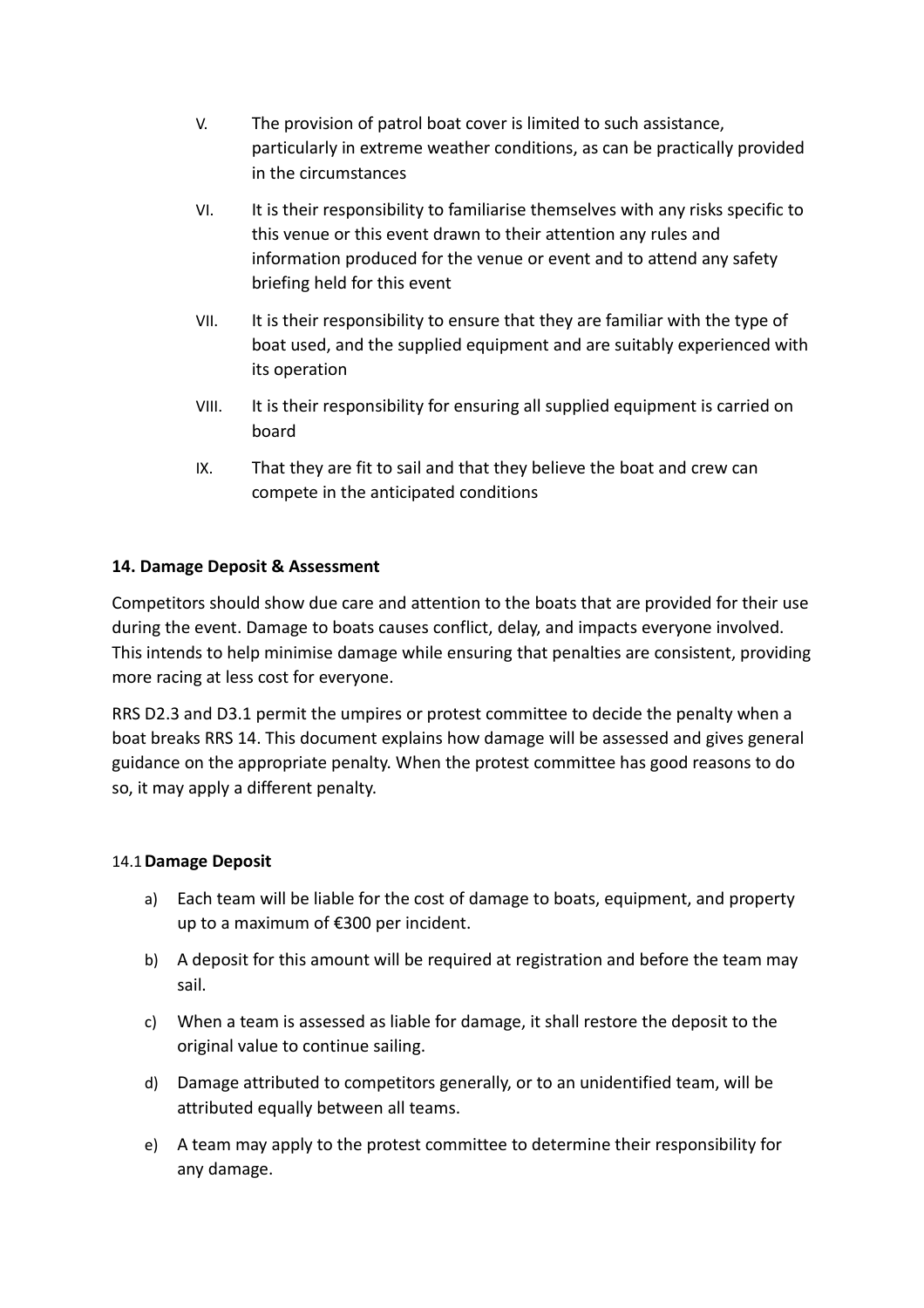f) The deposit, or any remaining balance of the deposit, will be returned after the Championship.

# 14.2Damage Assessment

- a) An initial assessment of the damage level will be made on the water as soon as possible following a racing incident.
- b) The initial assessment is for the purpose of Penalties only and is not linked to any damage associated costs which may subsequently be allocated to a Team. Onward assessment of the damage level after further inspection, whether it turns out to be higher or lower, will have no effect on the penalty given by the protest committee but may affect any damage associated costs.

# 15. Penalties

- a) The protest committee may impose a Penalty to the team of boats that break rule 14.
- b) Penalties of half a race win or more may be applied to a team's race score in the race in which damage occurred or the race sailed nearest in time to that of the incident.

# 16. Damage Costs

- a) The Race Committee may require a team to make an intermediate payment, to the amount defined in this addendum; against allocated damage costs before the team may sail another event boat
- b) If a team is required to pay damage costs, and these are not paid at the event, the Organising Authorities will issue an invoice to the skipper. Invoices must be paid (without set off or deduction) within 14 days unless an extension is agreed with the Organising Authorities.
- c) Failure to pay a damage invoice within 14 days (or any extension period) is a breach of this addendum and the Organising Authorities may:
	- i. add an administrative fee of €50 per invoice to cover the costs of chasing payment.
	- ii. disqualify the team in question without a hearing, this changes RRS 63.1.
	- iii. report the team members to the Protest Committee for investigation under RRS 69
	- iv. reject any future entries from the; Team; or Team's School